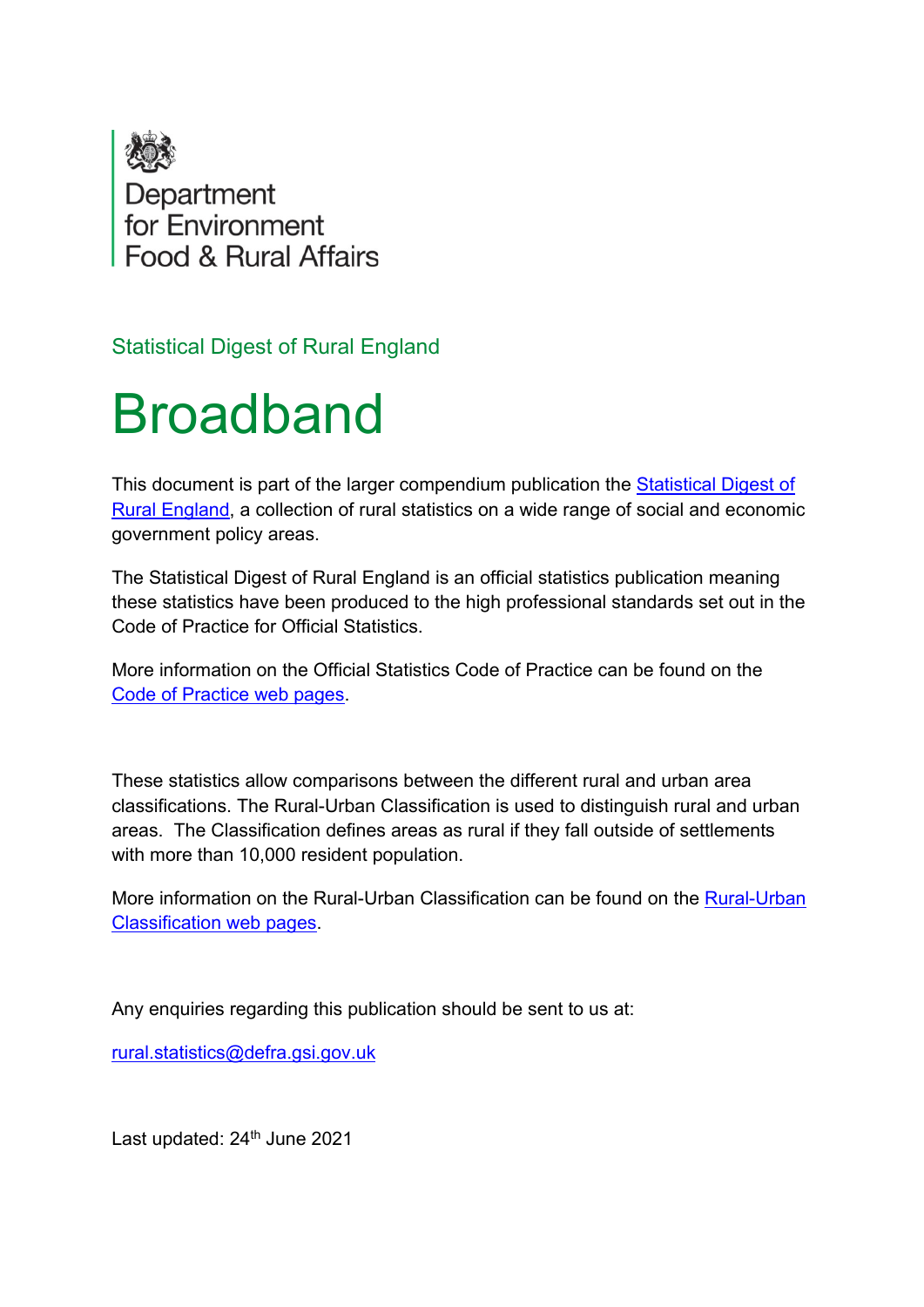# **Broadband**

- Availability of broadband is important for a wide range of activities. It can be used to access central services, for social activities, for businesses to operate and hence for economic development.
- Data used in this section are at Local Authority level. Some caution should be used when considering these results as the data will not distinguish where within an authority the better broadband speeds and coverage can be found such that faster broadband (and better coverage) could be within the urban areas of predominantly rural Local Authorities and vice versa.
- The following analysis uses data from Ofcom's Connect Nations report. It should be noted that the definition of 'rural' differs between the two publications. Within this Digest the Official Statistics classification is used which defines areas as rural if they are outside settlements below 10,000 resident population and open countryside. The Connected Nations report uses the Locale classification (a thirdparty data source based on analysis of 2011 census output areas) which defines rural areas as those settlements with a population under 2,000. Further information can be found in the methodology document here: [https://www.ofcom.org.uk/research-and-data/multi-sector-research/infrastructure](file://samvw3-file11/Sandpit/Branch_A/Indicators/Digest/www.ofcom.org.uk/research-and-data/multi-sector-research/infrastructure-research/connected-nations-2018)[research/connected-nations-2020/main-report](file://samvw3-file11/Sandpit/Branch_A/Indicators/Digest/www.ofcom.org.uk/research-and-data/multi-sector-research/infrastructure-research/connected-nations-2018)
- Overall, average broadband speeds in rural areas tend to be slower than those in urban areas. In 2020 the average speed in Predominantly Rural areas was 54 Mbit/s compared with 81 Mbit/s in Predominantly Urban areas. This is because:
	- There is less superfast broadband in rural areas; and
	- Rural premises are typically further away from cabinets, with long copper line connections, leading to slower performance.

However, there are pockets of excellent broadband availability in rural areas following targeted investment via the Rural Community Broadband Fund and other community led schemes.

- For illustration, for a household with the average broadband speed in Predominantly Rural areas of 54 Mbit/s downloading a film (via On Demand) would take around 2 minutes and 15 seconds, while for a household with the average broadband speed in Predominantly Urban areas of 81 Mbit/s it would take around 1 minutes and 30 seconds (assuming a size of 858MB for a typical film). For a household with a download speed of 10Mbit/s (the minimum speed to be considered a decent broadband service) the download time jumps to 12 minutes.
- In 2020, 0.9 per cent of premises in Predominantly Rural areas were not able to access a decent broadband service (delivering a download speed of at least 10Mbit/s and upload speed of at least 1 Mbit/s). This compares with just 0.3 per cent of premises in Predominantly Urban areas.
- Superfast broadband (defined as delivering a download speed of at least 30Mbit/s) is available for 92 per cent of premises in Predominantly Rural areas, compared with 97 per cent in Predominantly Urban areas.

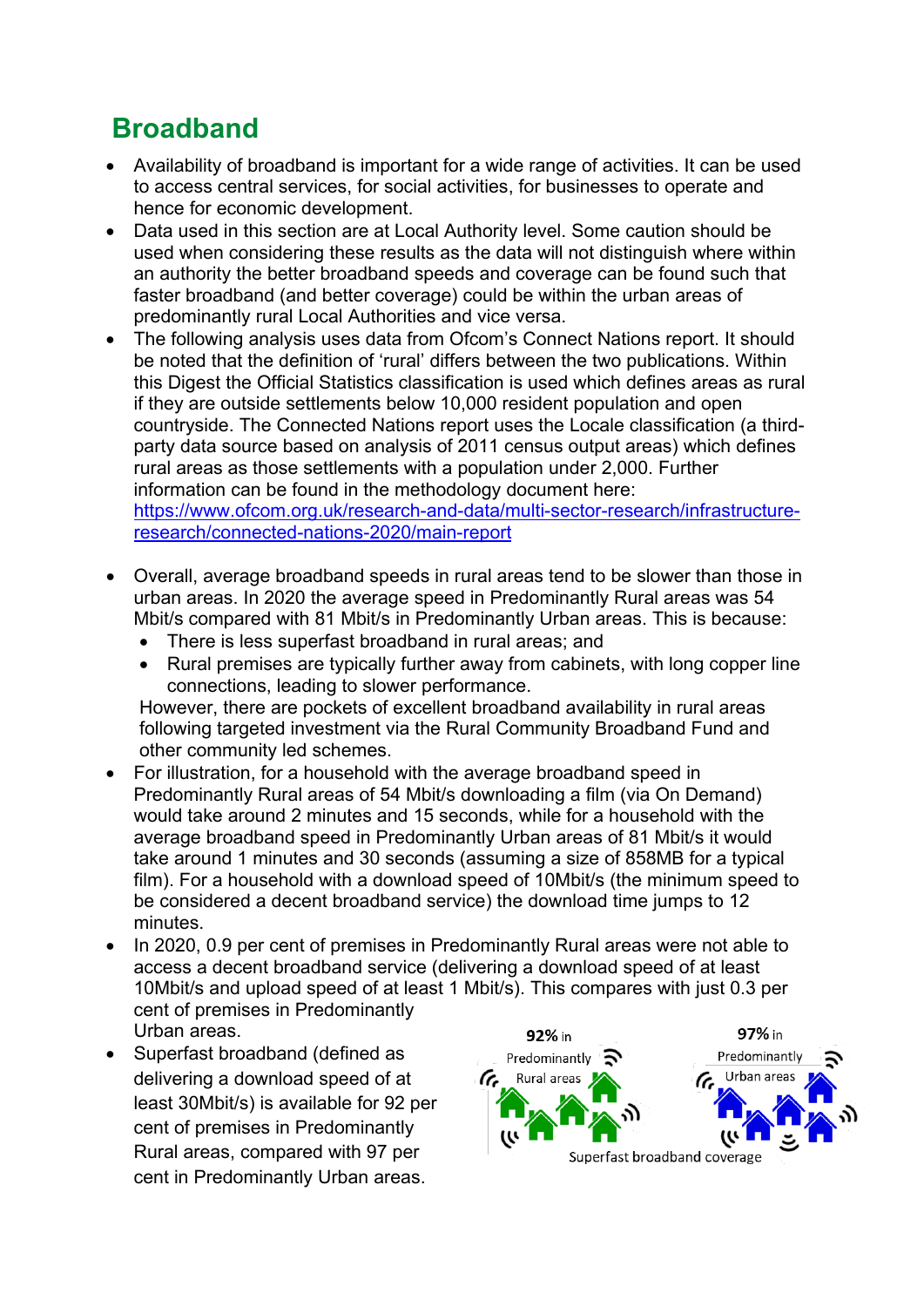## **Broadband speed**

#### **Average download speed (in Mbit/s) where broadband and speed information are available, by Local Authority rural urban classification in England, 2020**



- Where broadband and speed information are available, average broadband speeds in Predominantly Rural areas tend to be slower than those in Predominantly Urban areas. In 2020 the average broadband speed in Mainly Rural areas was 51 Mbit/s compared with 84 Mbit/s in Urban with City and Town areas.
- Speeds vary because it is harder for network operators to recoup the fixed costs necessary for upgrading exchanges and cabinets in rural areas, where there are lower population densities, and therefore fewer end subscribers.

#### **Average download speed (in Mbit/s) where broadband and speed information are available, by rural urban classification in England, 2020**

|                                     | Mbit/s |
|-------------------------------------|--------|
| <b>Mainly Rural</b>                 | 51     |
| <b>Largely Rural</b>                | 55     |
| <b>Urban with Significant Rural</b> | 67     |
| Urban with City and Town            | 84     |
| Urban with Minor Conurbation        | 72     |
| Urban with Major Conurbation        | 80     |
|                                     |        |
| <b>Predominantly Rural</b>          | 54     |
| <b>Predominantly Urban</b>          | 81     |
| <b>England</b>                      | 73     |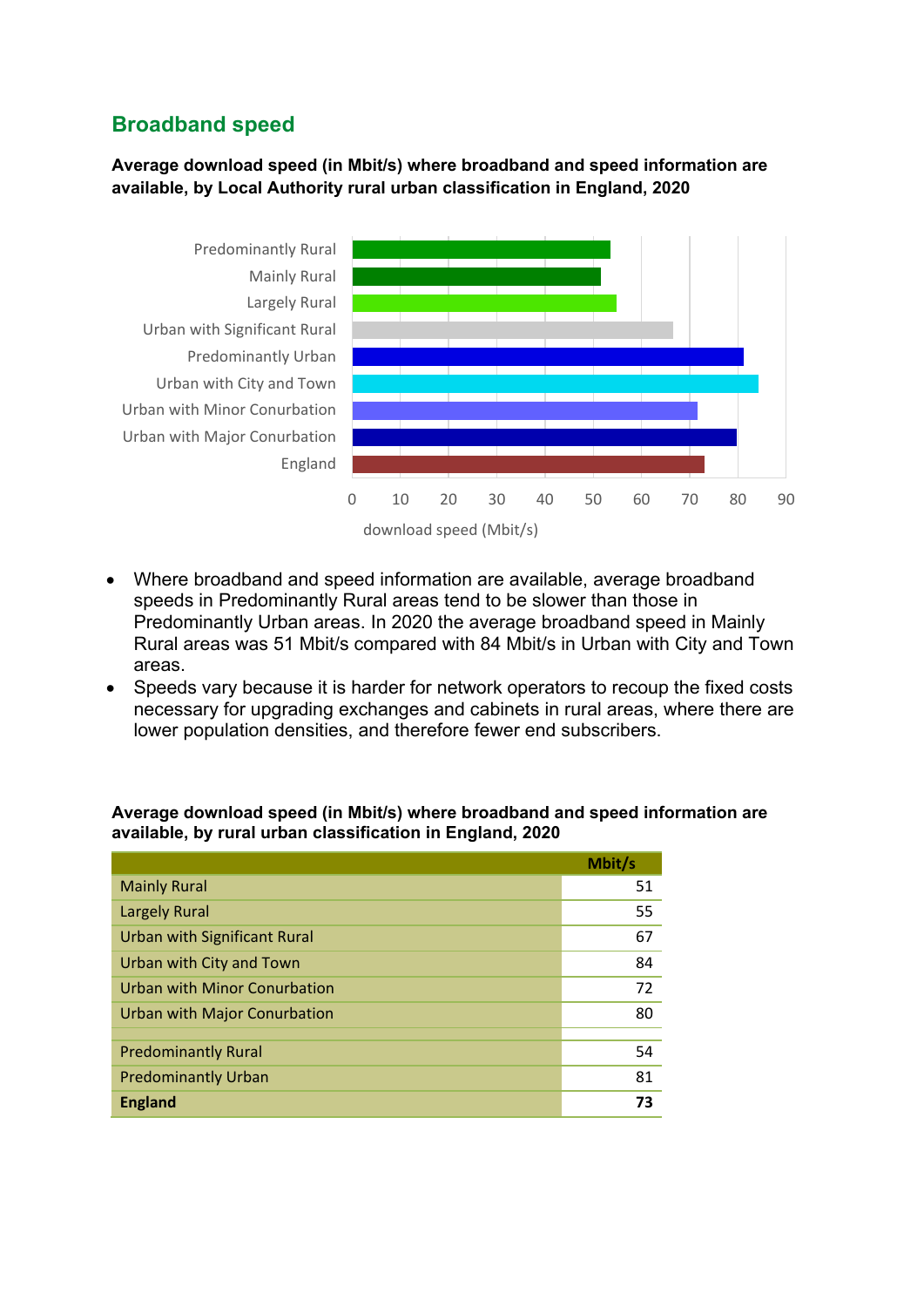### **Broadband coverage**

#### **Percentage of premises not able to access a decent fixed broadband service<sup>1</sup> , by Local Authority rural urban classification in England, 2020**



<sup>1</sup> Defined as delivering a download speed of at least 10 Mbit/s and upload speed of at least 1 Mbit/s.

- In 2020, 0.9 per cent of premises in Predominantly Rural areas were not able to access a decent broadband service. This compares with 0.3 per cent of premises in Predominantly Urban areas.
- This provision worsens the more rural an area is so in Local Authorities classed as Mainly Rural the percentage of premises unable to access a decent broadband service rises to 1.2 per cent.

**Percentage of premises not able to access a decent fixed broadband service<sup>1</sup> , by rural urban classification in England, 2020**

|                                     | % of premises |
|-------------------------------------|---------------|
| <b>Mainly Rural</b>                 | 1.2           |
| <b>Largely Rural</b>                | 0.8           |
| <b>Urban with Significant Rural</b> | 0.5           |
| Urban with City and Town            | 0.3           |
| <b>Urban with Minor Conurbation</b> | 0.2           |
| Urban with Major Conurbation        | 0.2           |
|                                     |               |
| <b>Predominantly Rural</b>          | 0.9           |
| <b>Predominantly Urban</b>          | 0.3           |
| <b>England</b>                      | 0.5           |

<sup>1</sup> Defined as delivering a download speed of at least 10 Mbit/s and upload speed of at least 1 Mbit/s.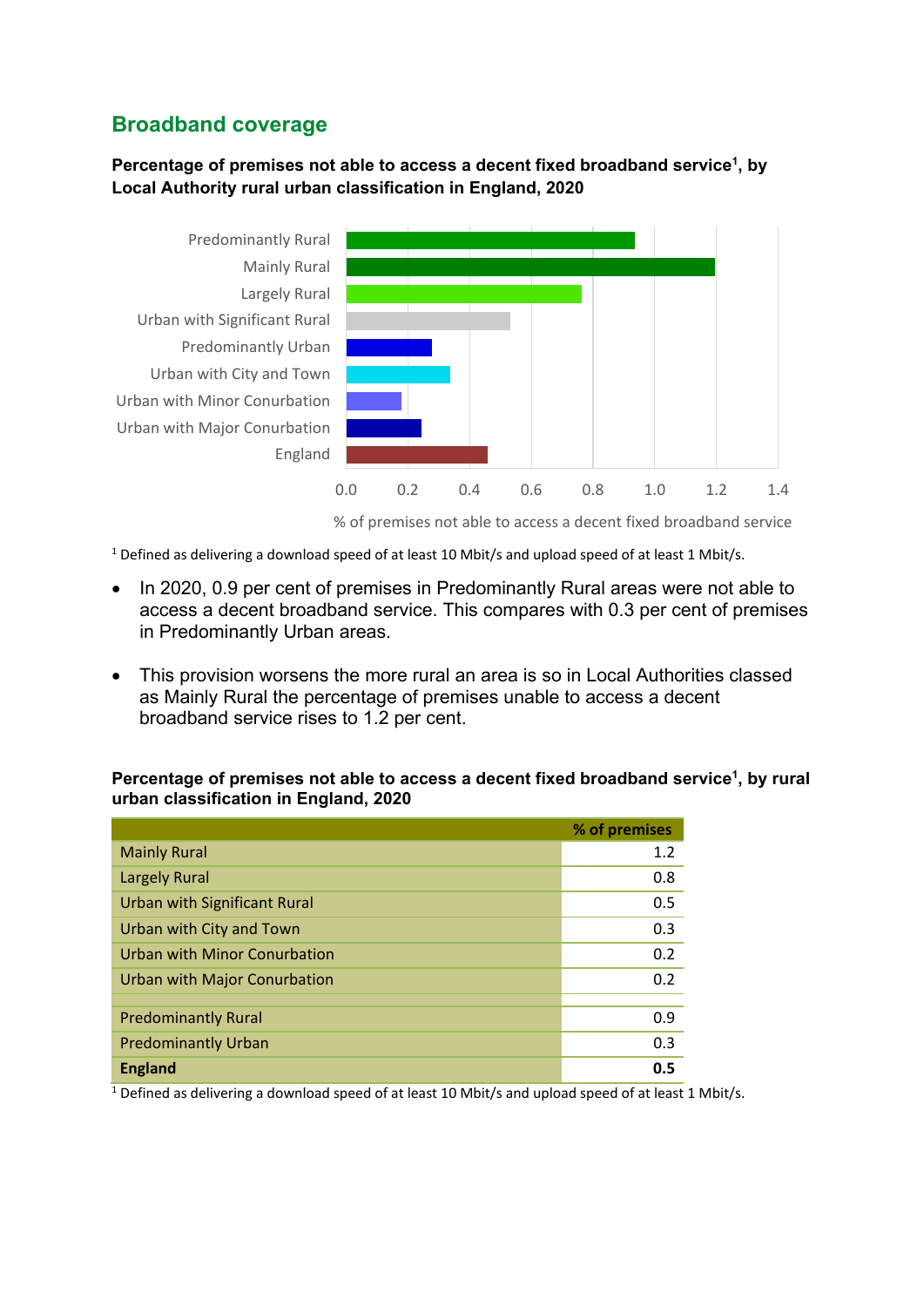#### Percentage of premises that have access to Superfast broadband coverage<sup>1</sup>, by rural **urban classification in England, 2020**



<sup>1</sup> Defined as delivering a download speed of at least 30 Mbit/s

- In 2020, 92 per cent of premises in Predominantly Rural areas have access to Superfast broadband coverage, compared with 97 per cent of premises in Predominantly Urban areas.
- Availability differs slightly within rural areas ranging from 90 per cent of premises having availability in Mainly Rural areas increasing to 93 per cent of premises in Largely Rural areas.

Percentage of premises that have access to Superfast broadband coverage<sup>1</sup>, by rural **urban classification in England, 2020**

|                                     | % of premises |
|-------------------------------------|---------------|
| <b>Mainly Rural</b>                 | 90            |
| <b>Largely Rural</b>                | 93            |
| <b>Urban with Significant Rural</b> | 94            |
| Urban with City and Town            | 97            |
| Urban with Minor Conurbation        | 97            |
| Urban with Major Conurbation        | 97            |
|                                     |               |
| <b>Predominantly Rural</b>          | 92            |
| <b>Predominantly Urban</b>          | 97            |
| <b>England</b>                      | 95            |

 $1$  Defined as delivering a download speed of at least 30 Mbit/s.